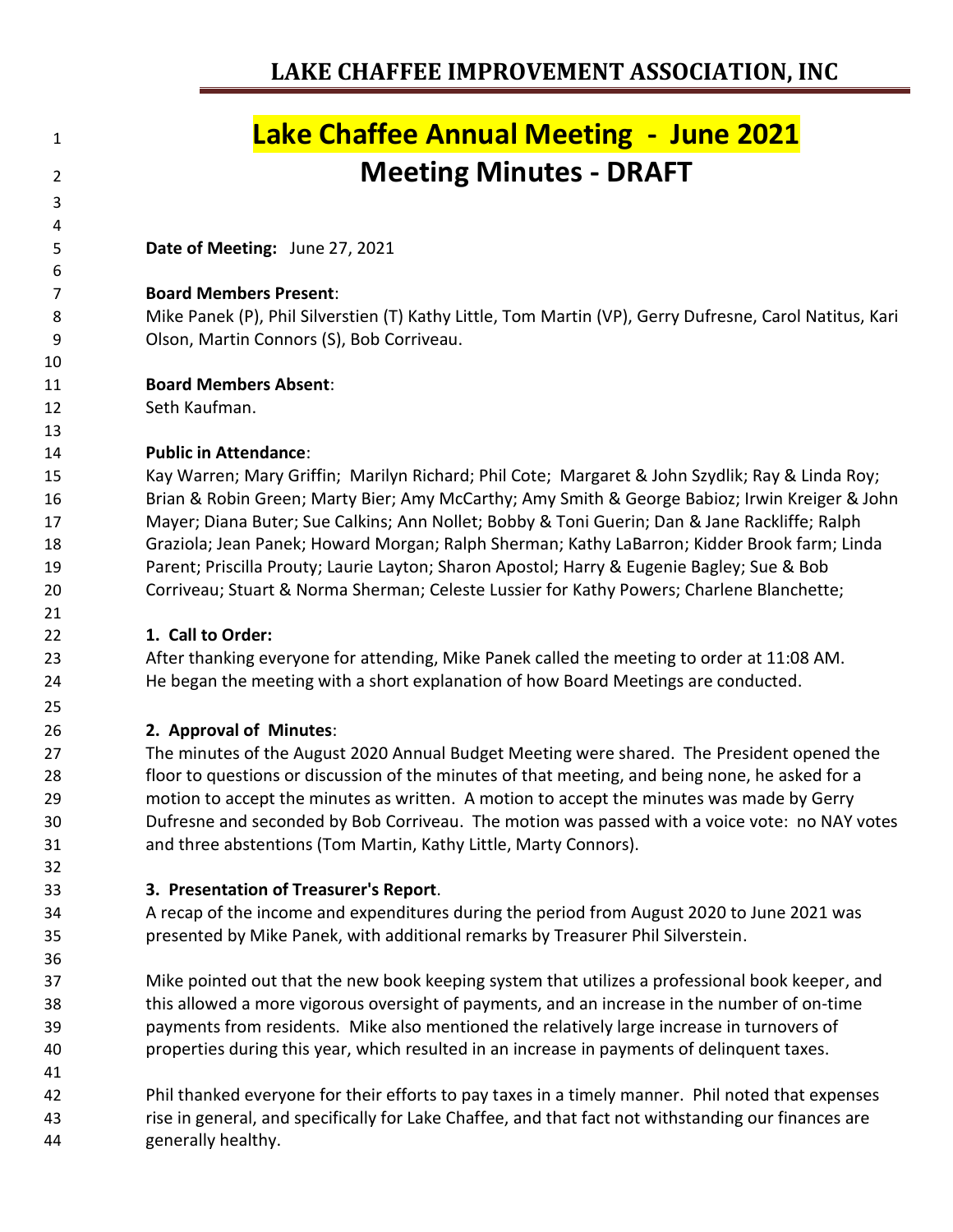| 45 | Mike noted that questions and discussion had occurred at the June 2021 Monthly meeting, followed      |
|----|-------------------------------------------------------------------------------------------------------|
| 46 | by a vote to accept the Treasurer's Report, so there would not be another vote today.                 |
| 47 |                                                                                                       |
| 48 | 4. Remarks by the President:                                                                          |
| 49 | Mike Panek addressed the following topics:                                                            |
| 50 |                                                                                                       |
| 51 | a. Two new docks were built, one at the boat launch, and one at the boat dock at the north            |
| 52 | end of the lake                                                                                       |
| 53 | b. Due to a relatively mild winter, the plowing expenses were lower than usual.                       |
| 54 | c. Receivables have been reduced, largely due to the fact that all book keeping is now being          |
| 55 | done using Quickbooks, and managed by a professional book keeper.                                     |
| 56 | d. Mike explained that the management of finances had grown beyond the point where a                  |
| 57 | volunteer treasurer could be expected to manage and report finances effectively, hence the            |
| 58 | decision to hire a professional book keeper.                                                          |
| 59 | e. There are two large capital improvements that the LCIA will be budgeting for in the future,        |
| 60 | both of which represent sizeable investments:                                                         |
| 61 | Dam repair<br>i.                                                                                      |
| 62 | Septic system for Pirzl Hall<br>ii.                                                                   |
| 63 | In the greatest number of cases, Lake Chaffee residents are willing to comply with the<br>f.          |
| 64 | Associations ordinances and by-laws, which are posted on the LCIA Website. Everyone is                |
| 65 | encouraged to be familiar with them. However there continue to be instances around the                |
| 66 | lake of residents who repeatedly violate those rules, and create hardships for their                  |
| 67 | neighbors, and we ask those residents to please stop.                                                 |
| 68 |                                                                                                       |
| 69 | 5. Chairperson's Reports:                                                                             |
| 70 |                                                                                                       |
| 71 | a. Boat Launch and Boat Dock (Gerry Dufresne): Mowing and collecting goose feces has                  |
| 72 | been done at the boat launch; several dead trees have been removed; there has been                    |
| 73 | rainwater coming off from the road. During the recent repaving of Lake View Drive, the                |
| 74 | town ran short of funds and was not able to install a storm drain, so Gerry will have to make         |
| 75 | do.                                                                                                   |
| 76 | There has been an ongoing problem with ATVs being driven on the grassy area and doing                 |
| 77 | donuts. This is very destructive, and prohibited by Association, Town and State ordinances.           |
| 78 |                                                                                                       |
| 79 | b. Constable: (Gerry Dufresne)                                                                        |
| 80 | Illegal parking continues to be an issue around the Association. Drivers are parking in<br>$\circ$    |
| 81 | prohibited locations: parking is prohibited on association roads and town roads                       |
| 82 | (Lakeview and Old Town)                                                                               |
| 83 | State Police are warning of heightened levels of vehicle break-ins across the state.<br>$\circ$       |
| 84 | Laurie Layton shared with the meeting that there was an attempted robbery at an ATM,<br>$\circ$       |
| 85 | by someone who stole a car from West Hartford.                                                        |
| 86 |                                                                                                       |
| 87 | c. Beaches - Main & Mothers: (Jean Panek) Mike Panek reported:                                        |
| 88 | Maintenance is continuing;                                                                            |
| 89 | O<br>The association will not be bringing in porta-potties, largely due to the expense and<br>$\circ$ |
| 90 | increased risk of disease being spread                                                                |
|    |                                                                                                       |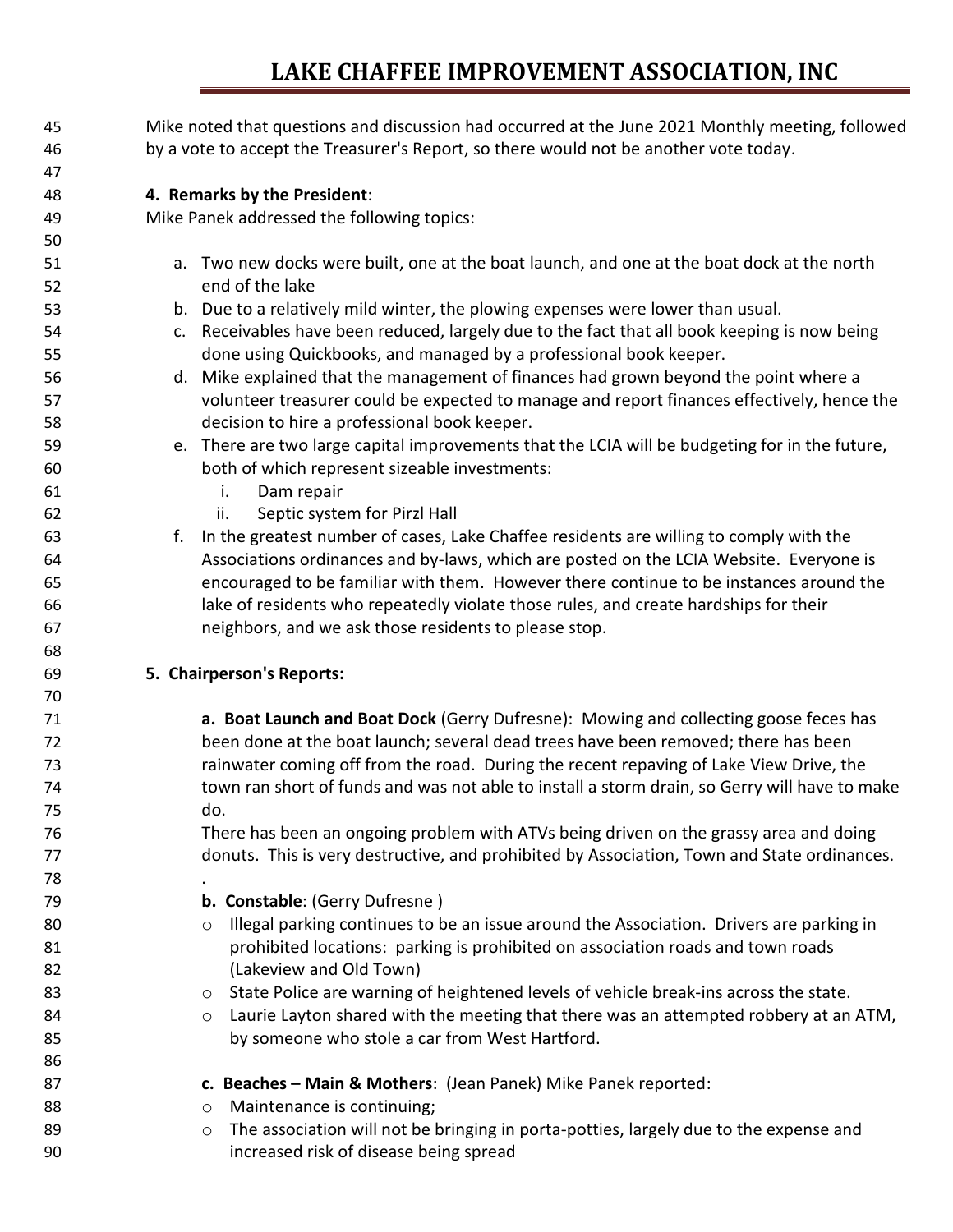| 91  | One resident complained that conditions at Mother's Beach need attention.<br>$\circ$              |
|-----|---------------------------------------------------------------------------------------------------|
| 92  | Mike recognized resident Diana Buter for her sustained voluntary efforts this year<br>$\circ$     |
| 93  | maintaining Main Beach. Thanks Diana!                                                             |
| 94  | The issue of entrance(s) to Main Beach was raised; the large gate is being kept locked<br>$\circ$ |
| 95  | due to motorcycles being parked on the beach in the past. This leaves the only                    |
| 96  | entrance/egress on private property. While the resident involved has not complained,              |
| 97  | this does not seem to be a reasonable long term solution. Proposals were made that                |
| 98  | included:                                                                                         |
| 99  | placing a combination lock on the gate, and making the combination available to                   |
| 100 | residents;                                                                                        |
| 101 | relocating the pedestrian entrance to the front of the fenced in area, and/or to<br>п             |
| 102 | relocating the entire fence some distance parallel to but away from Lake View Drive;              |
| 103 | this would allow more parking particularly if it were nose-in.                                    |
| 104 | One member shared that this was the arrangement in the past. These ideas were<br>п                |
| 105 | met with a generally favorable reaction, but no immediate action was taken pending                |
| 106 | further exploration of alternatives and costs.                                                    |
| 107 |                                                                                                   |
| 108 | d. Dam: (Kari Olson) Kari shared the following information:                                       |
| 109 | The Emergency Action Plan has been submitted and approved by the State; Kari<br>$\circ$           |
| 110 | Olson (Dam Chairperson) explained the general contents of the Plan, including the                 |
| 111 | requirement that the swale (back side) should be kept with no vegetation except                   |
| 112 | grass according to State of Connecticut requirements.                                             |
| 113 | Gerry Dufresne continues to maintain the swale with his brush hog.                                |
| 114 | $\circ$                                                                                           |
| 115 | e. Environmental Ralph Sherman briefed the group on the following issues:                         |
| 116 |                                                                                                   |
| 117 | Related to maintaining the wild goose population. Ralph shared his written report                 |
| 118 | $\circ$<br>with the attendees; a copy is attached. In his comments Ralph outlined the             |
| 119 | increasing severity of the goose population, and the actions that are available to                |
| 120 | LCIA. He pointed out that the problem is likely to worsen significantly in the future,            |
| 121 | and we should be planning now for what actions we will take, particularly if the                  |
| 122 | option of lethal means are being considered. A copy of Ralph's report is attached.                |
| 123 |                                                                                                   |
| 124 | The water test for June has not been completed due to the requirement that there                  |
| 125 | $\circ$<br>be at least three consecutive days without rain.                                       |
|     |                                                                                                   |
| 126 |                                                                                                   |
| 127 | We remain on target for a study of lake weeds this summer. There was considerable<br>$\circ$      |
| 128 | interest and discussion on the topic of lake weeds; one resident recommended                      |
| 129 | involving the State of Connecticut in the treatment; one resident volunteered to use              |
| 130 | a bottom-rake that required being towed. (see section 7 below).                                   |
| 131 |                                                                                                   |
| 132 | f. Roads: (Mike Panek) Mike provided an overview of work that has been done over the              |
| 133 | past year. A question was raised regarding the priorities of the work that needs to be done,      |
| 134 | and specifically, where in those priorities work to address the ponding on Armitage court         |
| 135 | stands. The situation there was acknowledged, and solutions required for Armitage Court           |
| 136 | were discussed.                                                                                   |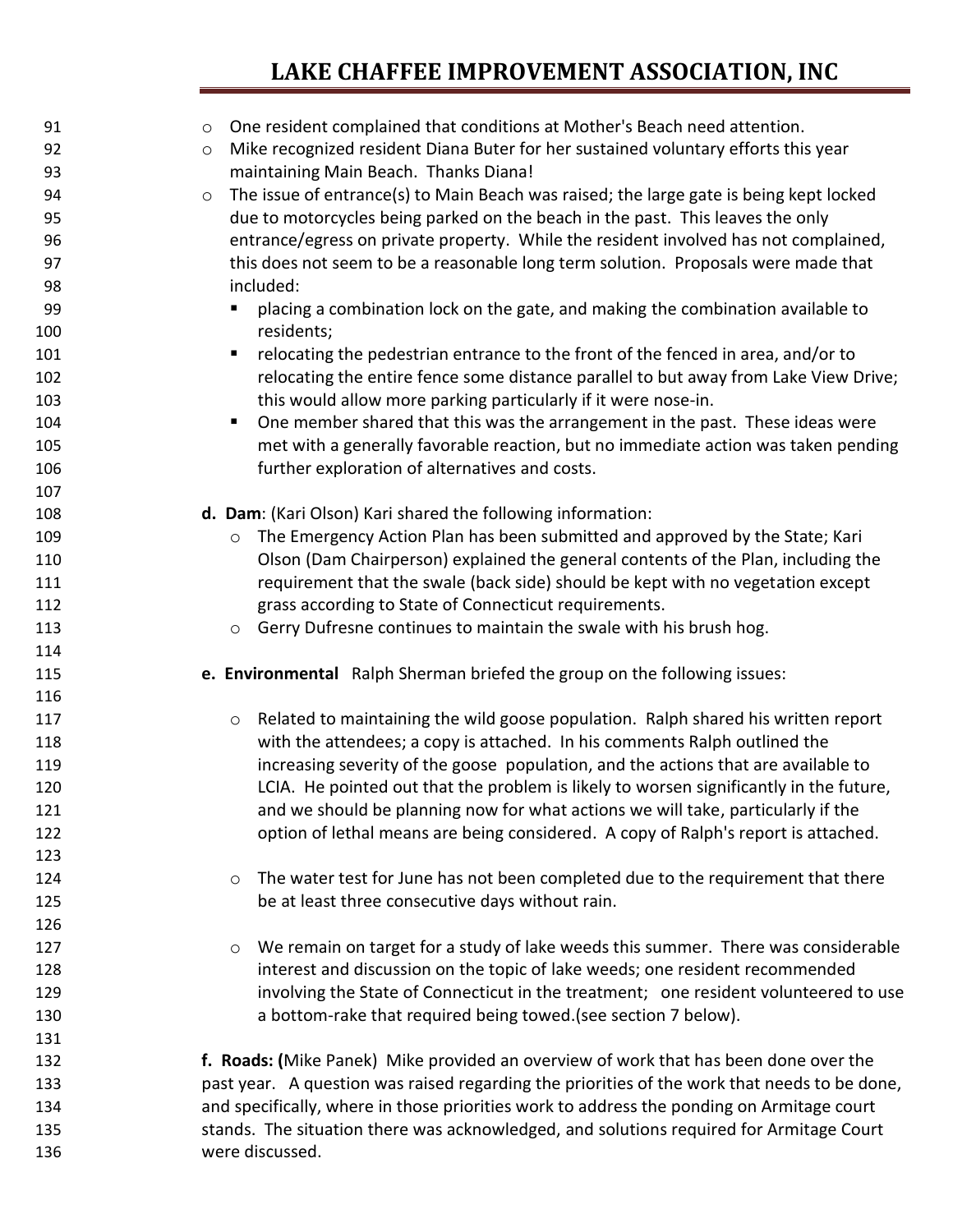| 137 | Residents are reminded that parking in front of Main Beach, and in the parking lot of Pirzl                      |
|-----|------------------------------------------------------------------------------------------------------------------|
| 138 | Hall IS PERMITTED. However, everyone is reminded that this does NOT include parking in                           |
| 139 | front of the fire station.                                                                                       |
| 140 |                                                                                                                  |
| 141 | g. Fund Raising: Kathy Little reported on the following plans:                                                   |
| 142 | July 4 <sup>th</sup> ; the Boat Parade will start at Noon; raindate will be July 10 <sup>th</sup><br>$\circ$     |
| 143 | July 24 <sup>th</sup> ; Poker Run will be held from 10AM - 1PM; begins at Pirzl Hall. More volunteers<br>$\circ$ |
| 144 | are needed for poker stops.                                                                                      |
| 145 | There will also be a 50/50 raffle held that day.<br>$\circ$                                                      |
| 146 | Saturday September 11 <sup>th</sup> we will hold a Tag & Craft Sale in front of Pirzl Hall from 9AM -<br>$\circ$ |
| 147 | 2PM. \$10.00 for a spot; tables will be available. The LCIA will have a table at which                           |
| 148 | attendees will be able to purchase item that have been donated by LCIA members to the                            |
| 149 | Association. All proceeds from the sales at this table will go to LCIA.                                          |
| 150 |                                                                                                                  |
| 151 | h. Tax Collection: (VP Tom Martin) Legal actions are being initiated again, after a haitus due                   |
| 152 | to the Covid-19 epidemic. The priority for legal action will be high-delinquency residents.                      |
| 153 | Phil Silverstein (Treasurer) and Kristi (Book keeper) have been active in short-term                             |
| 154 | reminders, which have been highly effective. Liens will be the primary instruments used in                       |
| 155 | the case of high-delinquency residents.                                                                          |
| 156 |                                                                                                                  |
| 157 | i. Hall: (Kathy Little) Pirzl Hall is again available for rentals. Fee is \$175.00 for 24 hours;                 |
| 158 | deposit required; renters are asked to clean up after themselves. If interested, contact                         |
| 159 | Kathy Little.                                                                                                    |
| 160 |                                                                                                                  |
| 161 | j. Website: (Ralph Sherman & Jacqueline Kennedy) Ralph Sherman has been coordinating                             |
| 162 | with Jacqueline Kennedy regarding improvements to the Website.                                                   |
| 163 |                                                                                                                  |
| 164 | 6. Old Business: None.                                                                                           |
| 165 |                                                                                                                  |
| 166 | 7. Public Comments                                                                                               |
| 167 |                                                                                                                  |
| 168 | A resident complained of being awakened by carpenters at 6:00AM; recommended a law that                          |
| 169 | prohibits noise before 8:00 AM.                                                                                  |
| 170 |                                                                                                                  |
| 171 | There was a recommendation to reinstate the Christmas Bazaar. (Kathy Little agreed to add it to                  |
| 172 | her list).                                                                                                       |
| 173 |                                                                                                                  |
| 174 | In response to a question regarding Covid-19 protocols, it was explained that the monthly meetings               |
| 175 | held on the second Wednesdays at 6:30 are now being held in Pirzl Hall again. If you have been full              |
| 176 | vaccinated, you do not need wear a mask; if you have NOT been fully vaccinated, please mask-up.                  |
| 177 | A resident requested that the LCIA BOD advocate for a street sign marking the intersection of                    |
| 178 | Ference Road and Old Town Road, as well as a street light.                                                       |
| 179 |                                                                                                                  |
| 180 | A resident mentioned that the floating swans that some residents have placed in the lake in an                   |
| 181 | effort to repel geese must be placed before the geese return in the spring. If they are added after              |
|     |                                                                                                                  |
| 182 | the geese have settled in, the swans will be ineffective.                                                        |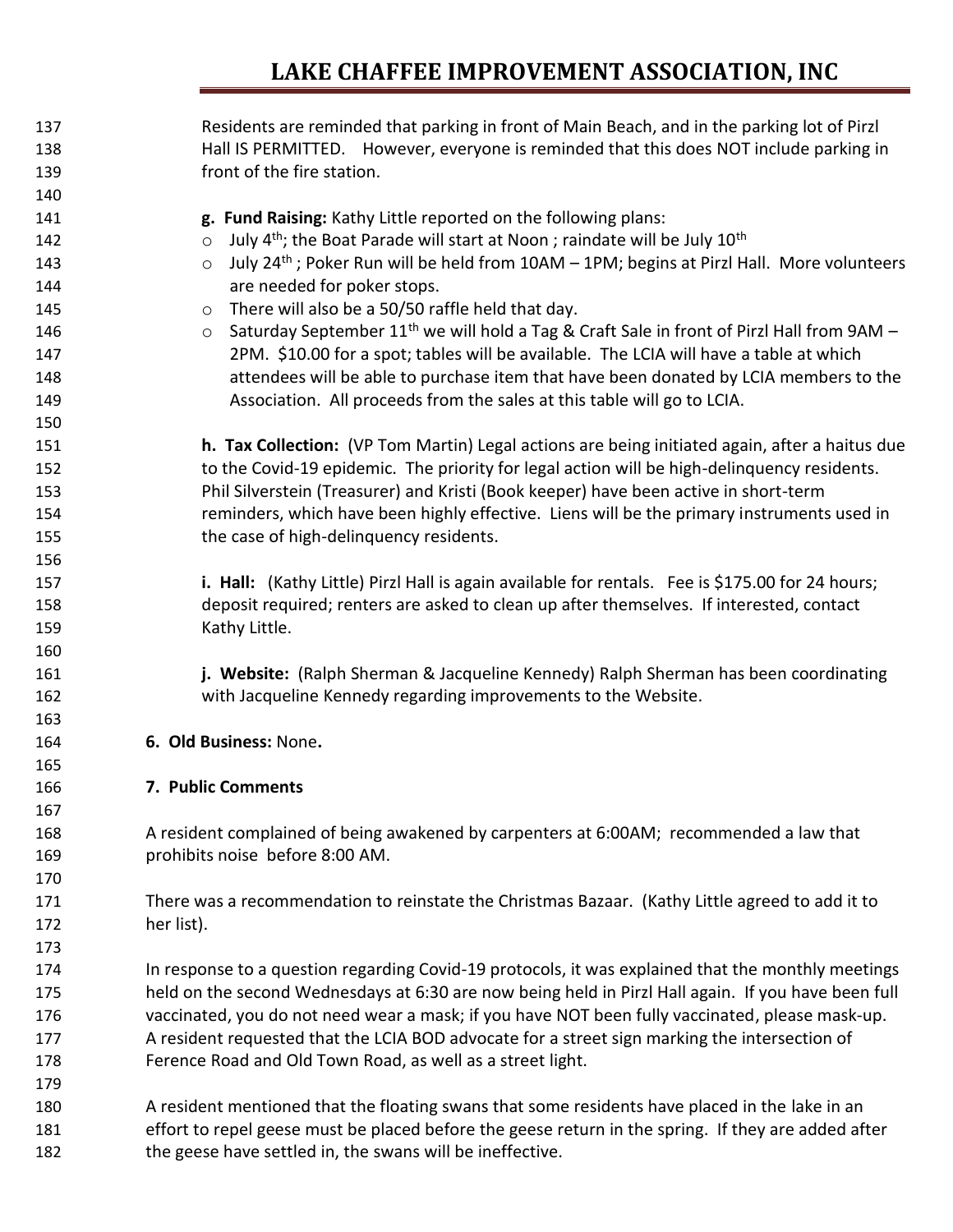| 183 |                                                                                                      |
|-----|------------------------------------------------------------------------------------------------------|
| 184 | A resident proposed investigating s sound projector that would be used to drive away geese.          |
| 185 |                                                                                                      |
| 186 | There was a recommendation that the LCIA add its web address to the signs that are used to           |
| 187 | announce the three public meetings during the summer months.                                         |
| 188 |                                                                                                      |
| 189 | There was an extended discussion of how to go about harvesting the weeds growing on the bottom       |
| 190 | of the lake; it was noted that use of the towed device to pull the weeds will result in a very large |
| 191 | amount of weeds that must be collected and disposed of properly. If that is not done, there will be  |
| 192 | certain locations on the lake where there will be an overwhelming amount of weeds accumulating,      |
| 193 | that would have to be removed by the nearby residents.                                               |
| 194 |                                                                                                      |
| 195 | A request was made that all communications that are sent to residents via email should be            |
| 196 | addressed using "bcc" for protection of privacy.                                                     |
| 197 |                                                                                                      |
| 198 | 8. New Business:                                                                                     |
| 199 |                                                                                                      |
| 200 | Attendees were informed that the LCIA BOD has been considering a Fence Ordinance. If anyone has      |
| 201 | any concerns with regard to this, please plan on attending upcoming monthly (Second Wednesdays       |
| 202 | at 6:30) meetings.                                                                                   |
| 203 |                                                                                                      |
| 204 | 9. Correspondence:                                                                                   |
| 205 |                                                                                                      |
| 206 | 10. Adjournment:                                                                                     |
| 207 |                                                                                                      |
| 208 | Gerry Dufresne moved to adjourn at 12:49, seconded by Bob Corriveau, passed unanimously.             |
| 209 |                                                                                                      |